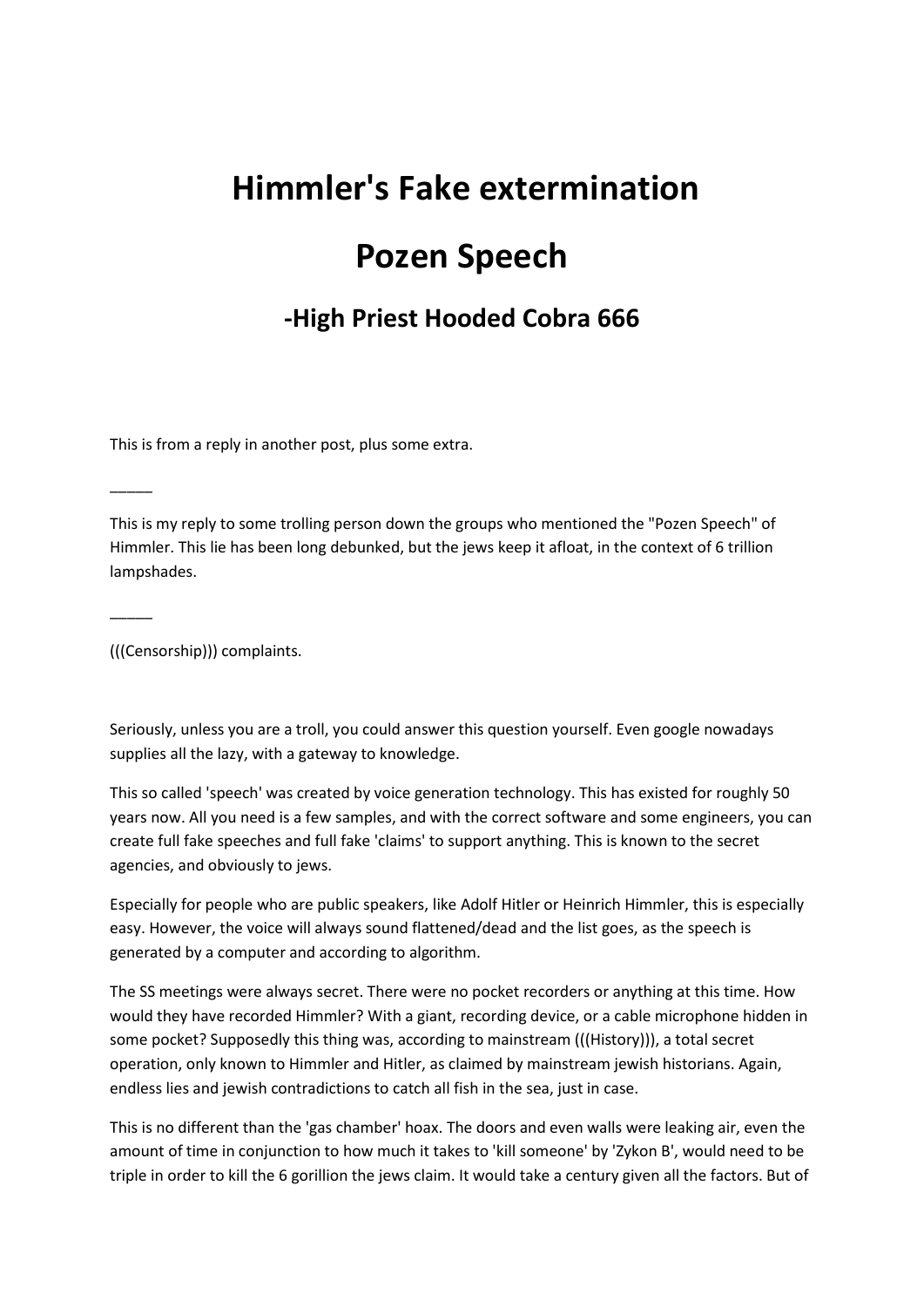course, where there is heavy magick, facts go out of the window. Even today, killing people by alleged gassing, in the developed facilities we have is gladly impossible.

But it 1943 with the technology then, it would be extremely possible wouldn't it. Sounds as impossible as the pocket microphone that some secret Nazi SS used to record the secret speech of Himmler. Its an OY GEVALT situation from wherever one sees it, simply because these lies are too huge and only prey on emotion. If evidence comes in, off they go out of the window. This is why investigation in such has been criminalized.

The holohoax lies collapse onto their own self. You can also look around for your information. Satanism is about self-inquiry. If we go to answer every demand with all the supposed evidence that can be googled, we might as well write a bible and pass it around to people, and form xianity 2.0.

A thing to watch is also this, Ursula Haverbeck's interview. This elderly woman is in jail because she dared 'question' the biggest lie in history, only second to xianity: The Shoah Bussiness.

## [https://www.youtube.com/watch?v=WPa\\_QeV9KDM](https://www.youtube.com/watch?v=WPa_QeV9KDM)

Do we honestly think that the jews can't make up a speech? Also, the allies raved the archives of the Nazi and such as speech would be found, would be used in Nuremberg. Is it so hard that in a decent speech, we get someone for instance with a similar voice, pretending the record is a bit broken, to say anything whatsoever?

The Gods will answer to all of your questions and lead you to your answers. These answers are for you. We, we know the Truth so its not our concern to 'make believe' with anyone randomly. The institute of historical review is a good place to start. You need to criss-cross all the sources to get into an understanding.

Heinrich Himmler: The Fake Posen Jewish-Extermination Speech:

<https://www.youtube.com/watch?v=voR2SRG9SMg>

-High Priest Hooded Cobra 666

 $\overline{\phantom{a}}$ 

## **Another post below by TheFourthReich666**

Here is another hoax. Please note this speech has many phrases such as "Thank god" none of which are too bad. Himmler expresses his hate in this speech aswell, you will find quotes such as: Every convinced Christian is against us. – Heinrich Himmler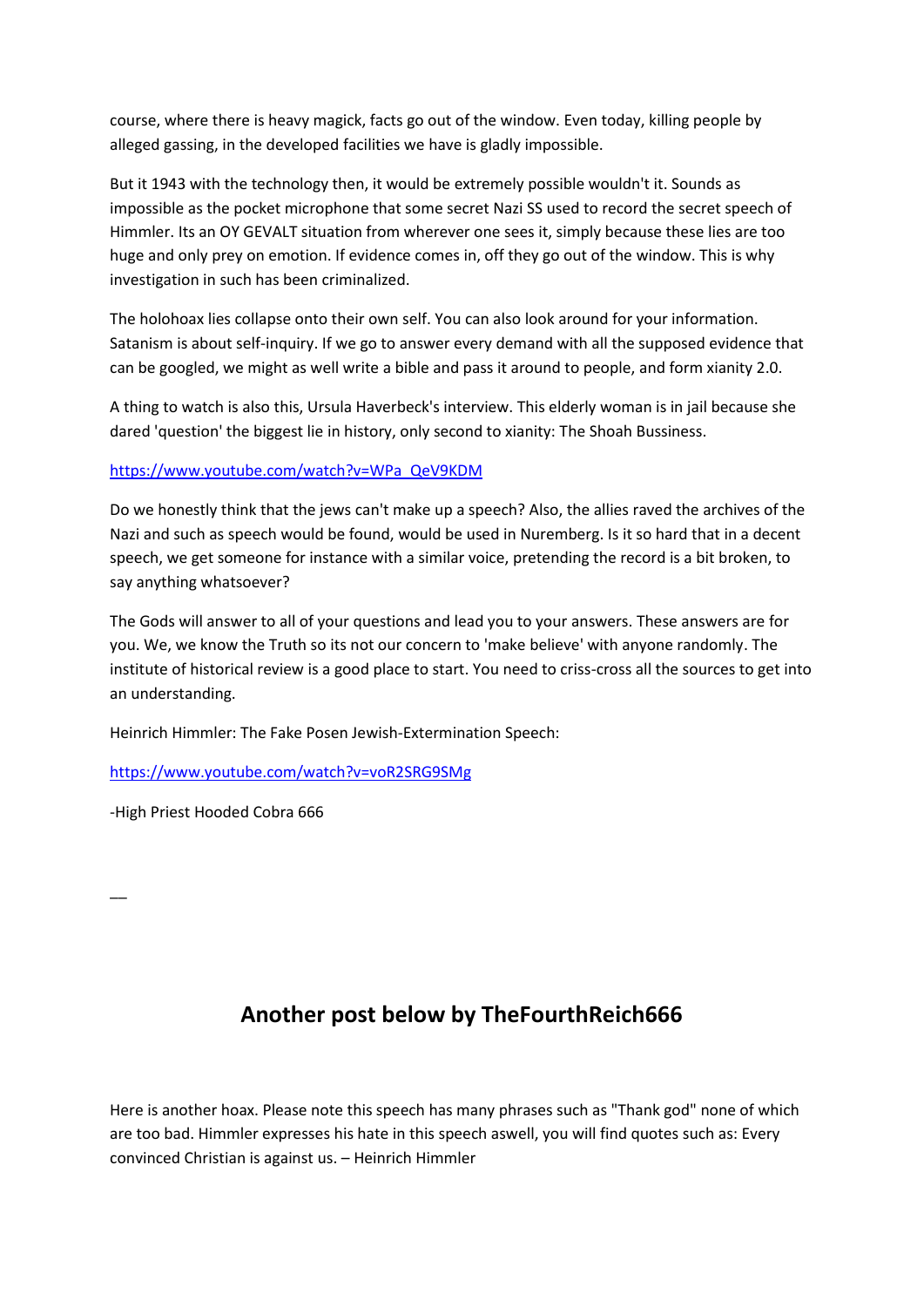This speech was edited by the Allies to say the holocaust happened in the Nuremberg trials. Much of what is in this article, is not my words. This is because there is no point in me to put precious time and effort into something which is so openly available.

\_\_\_\_\_\_\_\_\_\_\_\_\_\_\_\_\_\_\_\_\_\_\_\_\_\_\_\_\_\_\_\_\_\_\_\_\_\_\_\_\_\_\_\_\_\_\_\_\_\_\_\_\_\_\_\_\_\_\_\_\_\_\_\_\_\_\_\_\_\_\_\_\_\_\_\_\_\_\_\_\_\_

This will be posted in two parts as it is too large to post as one

PART 1

\_\_\_\_\_\_\_\_\_\_\_\_\_\_\_\_\_\_\_\_

\_\_\_\_\_\_\_\_\_\_\_\_\_\_\_\_\_

## **The Fake Speech by Himmler**

NOTE: Here is another hoax. Please note this speech has many phrases such as "Thank god" none of which are too bad. Himmler expresses his hate in this speech aswell, you will find quotes such as: Every convinced Christian is against us. – Heinrich Himmler

This speech was edited by the Allies to say the holocaust happened in the Nuremberg trials. Much of what is in this article, is not my words. This is because there is no point in me to put precious time and effort into something which is so oppenly available

\_\_\_\_\_\_\_\_\_\_\_\_\_\_\_\_\_\_\_\_\_\_\_\_\_\_\_\_\_\_\_\_\_\_\_\_\_\_\_\_\_\_\_\_\_\_\_\_\_\_\_\_\_\_\_\_\_\_\_\_\_\_\_\_\_\_\_\_\_\_\_\_\_\_\_\_\_\_\_\_\_\_

Reichsfuhrer-SS Hienrich Himmler [Heil!] Supposedly gave a speech to very High Ranking members of the Waffen-SS regarding the extermination of the Jews given on the 4 and 6 of October on Pozen, Poland. This speech, like all the other allied hoaxes such as Malmendy and Lidice, arose in the Nuremberg Trials.

When historians look over a speech for legitimacy, the search for contradictions, words of context, etc. This speech contains out of context words everywhere. And this speech was meant to be top, TOP secret.....yet the Nazis were stupid enough to record right?

## **Regarding the recording:**

The Holocaust History Project says: "There is a faint before-and-after echo that can be heard at loud portions of the speech, most notably when Himmler shouts "gnadenlos" ("mercilessly"). This is from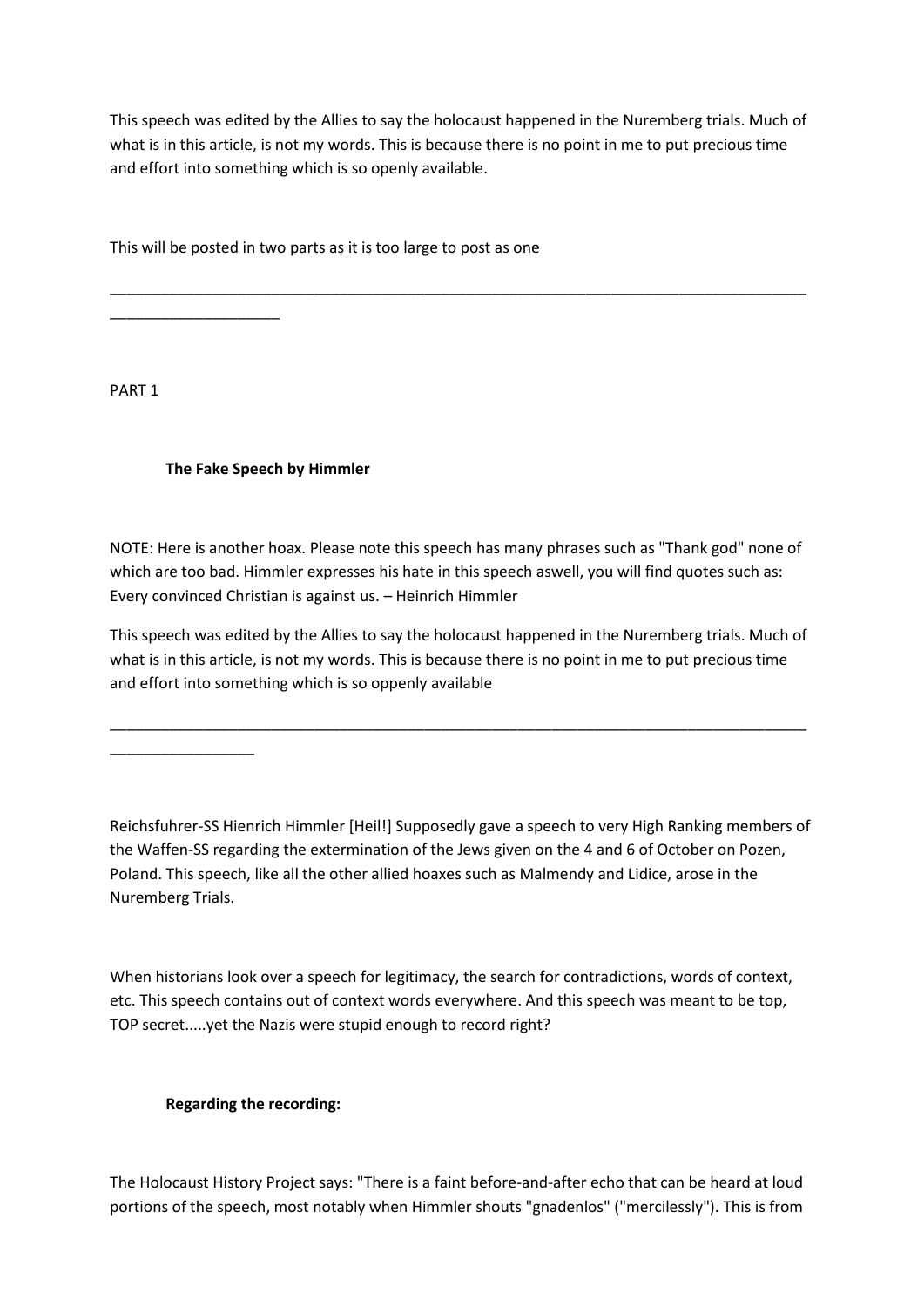the magnetic impressions bleeding through two or three layers of tape on a reel, and indicates that a source for our recording spent some years on tape. Whether that is Himmler's original tape or the National Archives' master tape made in the 1970s is, at this time, unknown." The same writer also admits that it is unknown whether the original medium was magnetic tape or phonograph disc, which means that he cannot say that he has examined the recording in its original medium. That should be very troubling given the fact that the trustworthiness of the recording is in question.....

It was completely feasible to edit sound recordings after Germany was defeated in 1945, since magnetic recording tape, which unlike wire recording or phonograph record is easily cut and spliced, had already been invented (by a German) in 1928. According to the U.S. National Archives (cited by The Holocaust History Project) the most common method of recording speeches in the Third Reich was direct recording to phonograph disc. Echos in this recording however indicate that the speech was stored for years on tape.\*\*\* This means that ample opportunity to edit the recording existed.

Editing a sound-recording to make it seem more incriminating would not be the most outrageous thing that the Allies did in their propaganda during and after the war. (Cf.the U.S. Army's Why We Fight series, featuring undeniably fake Hitler quotes that could have been exposed by anybody who bothered to check, and deliberately misrepresented documentary footage from China.)

It makes perfect sense to suppose that some similar shenanigans were committed in this case, because the content of Himmler's Posen speech of 4 October 1943, as it has been presented to us in this recording, makes no sense, even in relation to itself." /1

In this speech Himmler is said to have said the extermination of the Jews is one of the 25 points of the NSDAP. However when we over the points, there is nothing linked to anything regarding the Eztermination of the Jews /2

 $\overline{\phantom{a}}$ 

According to many holocaust deniers and those who defended Zundel, The original speech was tampered. It was re-written with different typeweiters. The original has never been seen before. All the Nazis who attended this speech also stated this. There is also another audio version, but you can be surprised of how much can be done with technology. This audio is **an obvious hoax.** 

**Within this speech, he talks about the "extermination of the Jews" using the German verb Ausrottung** 

"In 1993, Robert Wolfe, supervisory archivist for captured German records at the National Archives admitted that a more precise translation of Ausrottung would be extirpation or tearing up by the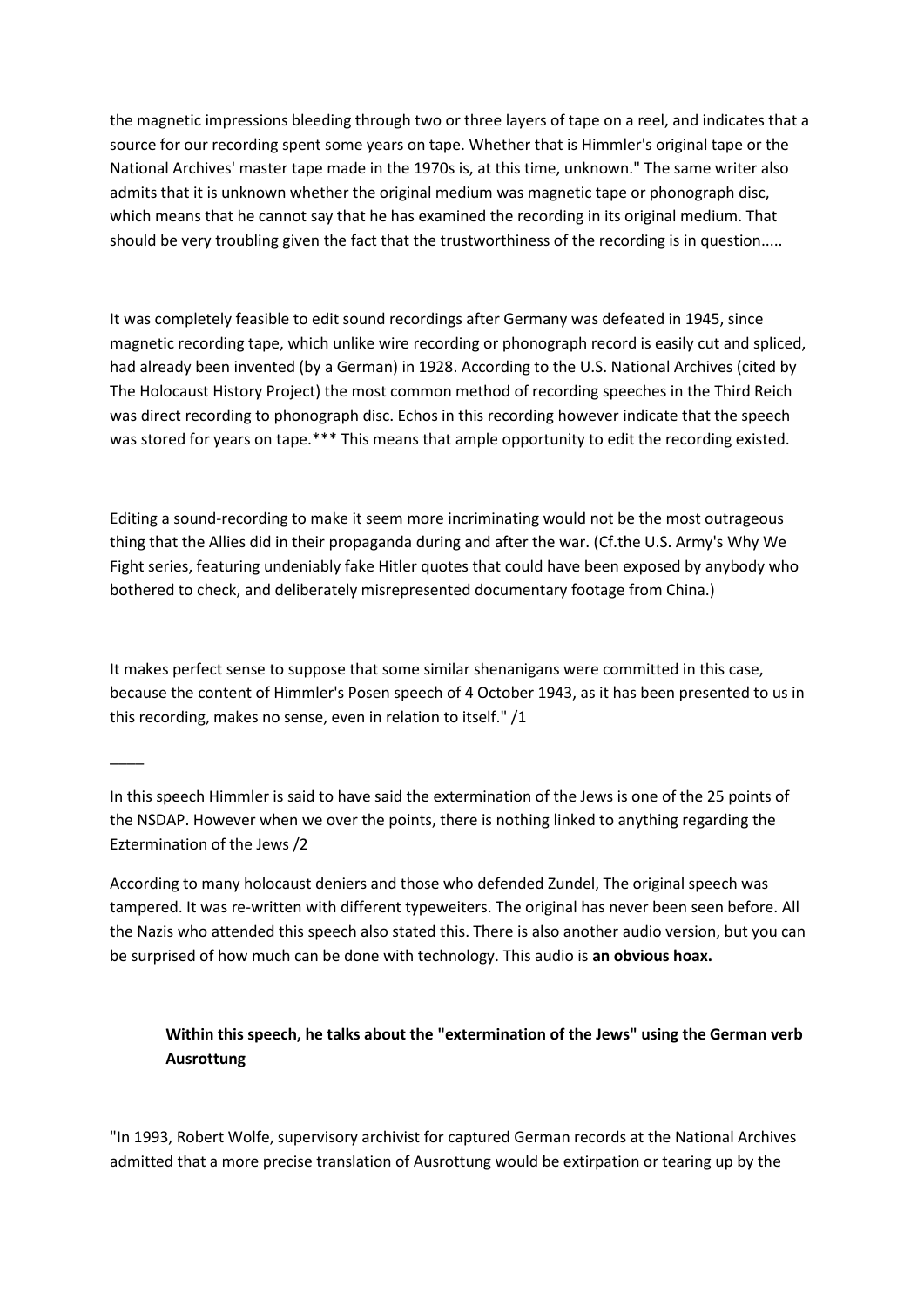roots. Wolfe also pointed out that in Himmler's handwritten notes for the speech, that Himmler used the term, Judenevakuierung, or evacuation of the Jews, not extermination." /4

In fact, there are four different definitions of this verb:

Ausrott/en v/t. (Plants) (also figurative): root out; (figurative), extirpate, eradicate, stamp out; (People) exterminate, wipe out; Ausrottung, f.: uprooting, extirpation, eradication; extermination; (Politics) (Entire peoples): also: genocide /5

Here is a 1887 definition: /6

It is fair to say that this verb means to kill.

Here is an excerpt from the translation of the speech (look below) which talks about the holohoax. Whitlock's note are in [ ] and in bold

## **The evacuation of the Jews**

I want to mention another very difficult matter here before you in all frankness. Among ourselves, it ought to be spoken of quite openly for once; yet we shall never speak of it in public. Just as little as we hesitated to do our duty as ordered on 30 June 1934, and place comrades who had failed against the wall and shoot them, just as little did we ever speak of it, and we shall never speak of it. It was a matter of course, of tact, for us, thank God, never to speak of it, never to talk of it. It made everybody shudder; yet everyone was clear in his mind that he would do it again if ordered to do so, and if it was necessary.

I am thinking now of the evacuation of the Jews, the extirpation ["Ausrottung"] of the Jewish people. It is one of those things that's easy to say: "The Jewish people will be extirpated" ["wird ausgerottet"], says every Party comrade, "that's quite clear, it's in our programme: elimination ["Ausschaltung"] of the Jews, extirpation ["Ausrottung"]; that's what we're doing." And then they all come along, these 80 million good Germans, and every one of them has his decent Jew. Of course, it's quite clear that the others are pigs, but this one is one first-class Jew. Of all those who speak this way, not one has looked on; not one has lived through it. Most of you know what it means when 100 bodies lie together, when 500 lie there, or if 1,000 lie there. To have gone through this, and at the same time, apart from exceptions caused by human weaknesses, to have remained decent, that has made us hard. This is a chapter of glory in our history which has never been written, and which never shall be written; since we know how hard it would be for us if we still had the Jews, as secret saboteurs, agitators, and slander-mongers, among us now, in every city -- during the bombing raids, with the suffering and deprivations of the war. We would probably already be in the same situation as in 1916/17 if we still had the Jews in the body of the German people.

The riches they had, we've taken away from them. I have given a strict order, which SS Group Leader Pohl has carried out, that these riches shall, of course, be diverted to the Reich without exception. We have taken none of it. Individuals who failed were punished according to an order given by me at the beginning, which threatened: he who takes even one mark of it, that's his death. A number of SS men -- not very many -- have violated that order, and that will be their death, without mercy. We had